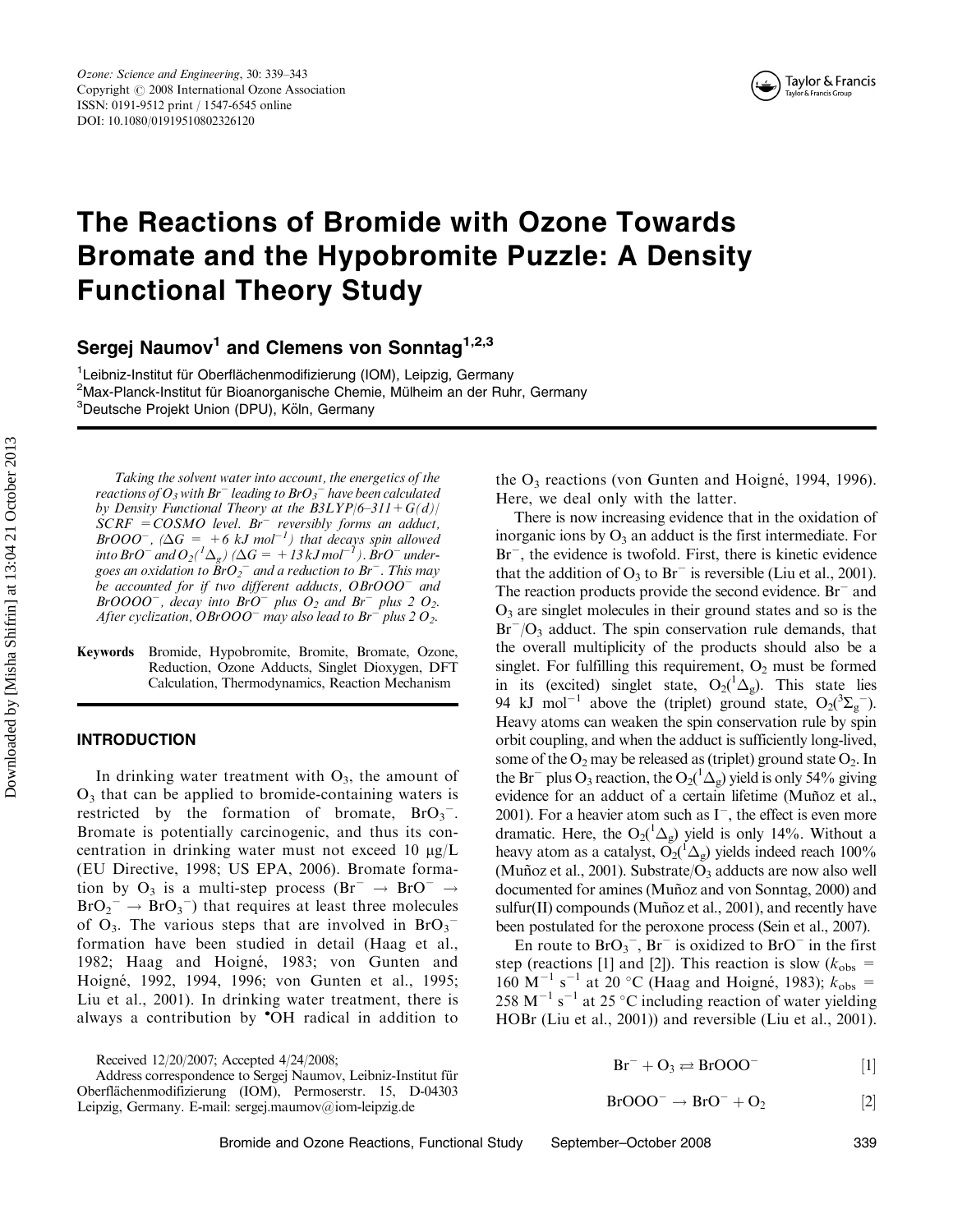The reaction of  $O_3$  with  $BrO^-$  gives rise to two products,  $BrO_2^-$  plus  $O_2$ , the trivial and *oxidative* pathway (reactions [3] and [4];  $k_{\text{obs}} = 110 \text{ M}^{-1} \text{ s}^{-1}$  (Haag and Hoigné, 1983)), but there is also a reductive pathway that gives rise to  $Br^-$  plus 2 O<sub>2</sub> (reactions [5] and [6];  $k_{\text{obs}}$  = 330 M<sup>-1</sup> s<sup>-1</sup> (Haag and Hoigné, 1983)). It is tempting to assume also an adduct / two different adducts as intermediates in these reactions.

$$
BrO^-+O_3 \rightarrow [OBrOOO] \rightarrow BrO_2^-+O_2 \qquad [3]/[4]
$$

$$
BrO^- + O_3 \rightarrow [OBrOOO^-/BrOOOO^-] \rightarrow Br^- + 2O_2
$$
  
[5]/[6]

We were attracted by this reaction, as in the reaction of  $Mn^{2+}$  with  $O_3$  *en route* to  $MnO_4$ <sup>-</sup> reduction processes that consume much more  $O_3$  than stoichiometrically required also occur (Reisz et al., 2004b; Reisz et al., 2004a; Reisz et al., 2008).

The last step is reported to be fast (reactions [7] and [8];  $k_{\text{obs}} > 1 \times 10^5 \text{ M}^{-1} \text{ s}^{-1}$ ) and without a competition.

$$
BrO_2^-+O_3 \rightarrow [O_2BrOOO^-] \rightarrow BrO_3^-+O_2 \hspace{0.5cm} [7]/[8]
$$

Here we report Density Functional Theory (DFT) calculations on the thermodynamics of the above reactions, and these data now provide a better understanding of the complex reaction scheme.

#### COMPUTATIONAL METHODS

DFT calculations were carried out using Becke's threeparameter functional (B3) (Becke, 1993) in combination with the Lee, Yang, and Parr (LYP) (Lee et al., 1988) correlation functional with the  $6-311+(d)$  basis set (McGrath and Radom, 1991 Gaussian 03: Frisch et al., 2003). The molecular geometries, energies and frequency calculations of all calculated structures were obtained at the same  $B3LYP/6-311+(d)$  level of theory. Using unscaled vibrations, frequency analyses were done to characterize the stationary points on the potential surface and to obtain zero point energies (ZPE) and thermochemical properties, such as entropy  $(S)$ , enthalpy  $(H)$  and Gibbs energy  $(G)$  at standard temperature (298.15 K) and pressure (1 atm). Reaction parameters such as  $\Delta H$  and  $\Delta G$  were calculated as a balance of the electronic energies  $(\Delta E)$  and total Gibbs energies ( $\Delta G$ ;  $G = H - TS$ ). No attempt has been made to calculate activation energies.

The ground state of  $O_2$  is a triplet state, and the electronic structure of  $O_3$  is a "pathological case" for electronic structure theory (Schlegel and McDouall, 1991; Foresman and Frisch, 1995). Therefore, the keyword Guess  $=$  Mix was used to avoid possible RHF-UHF instability by triplet molecular oxygen and singlet ozone. Nevertheless, the eigenfunctions of the optimized complexes of  $BrO<sup>-</sup>$  and  $BrO<sub>2</sub><sup>-</sup>$  with  $O<sub>3</sub>$  are not pure spin states, but contain considerable amounts of spin contamination from higher spin states. For this reason, the structures and stabilities of these complexes should be discussed only qualitatively. To take the solvent effect of water on the molecular structure and energy of molecules into account, especially important in the case of anions, geometry optimizations were carried out using selfconsistent reaction field SCRF = CPCM (Barone and Cossi, 1998; Cossi et al., 2003) models as implemented in the Gaussian 03 packages. Test calculations have also been done using Coupled Cluster calculations with single and double substitutions (CCSD) followed by single point calculations with triple excitations (CCSD(T) method) (Pople et al., 1987; Scuseria and Schaefer, 1989) both in the gas phase and in water (SCRF  $=$ CPCM). Ozone bond lengths  $(1.267 \text{ Å})$  and bold angle  $(116.7^{\circ})$  and the BrO<sup>-</sup> bond length  $(1.868 \text{ Å})$  are only marginally closer to the experimental values than the DFT calculations. Moreover, the energy of the BrOOO<sup>-</sup> intermediate comes out very similar  $(-15 \text{ kJ mol}^{-1})$  in the gas phase. Such calculations are computationally expensive and an attempt to implement solvent effects to larger complexes failed because of convergence problems upon geometry optimization. We thus felt that the more robust DFT approach is adequate for the present study. Here, only calculations in water are reported, as with ions gas phase calculations are inappropriate.

## RESULTS AND DISCUSSION

According to our DFT calculations, reaction (1) is practically thermoneutral (for a compilation of the calculated reaction enthalpies and Gibbs energies see Table 1). This is in very good agreement with the reported reversibility. The Gibbs energy of the subsequent decay into BrO<sup>-</sup> plus O<sub>2</sub>( ${}^{1}\Delta_{g}$ ), spin allowed, is +6 kJ mol<sup>-1</sup>. Within experimental error of the DFT calculations, this reaction is thermoneutral, and the observation that 54% of the oxygen that is released is in its  ${}^{1}\Delta_{g}$  state (Muñoz et al., 2001) further supports this view.

The structures of  $O_3$  and of the intermediate  $O_3$  adduct to Br<sup>-</sup> are shown in Figure 1.

The Br–O bond length of this adduct is large  $(1.78 \text{ Å} \text{ as}$ compared to 1.27  $\dot{A}$  in  $O_3$ ) as one would expect for a reaction that is reversible at room temperature. Only 69% of the negative excess charge remains at bromine and 31% are found at the oxygens, and this intermediate is hence a charge transfer complex.

Hypobromous acid is a weak acid ( $pK_a(HOBr) = 8.8$ ) (Haag and Hoigné, 1983)). As  $O_3$  is a strongly electrophilic agent (Hoigné and Bader, 1983), anions react generally much faster than their conjugate acids (for example:  $k(O_3 + H_2S) = 3 \times 10^4 \text{ M}^{-1} \text{ s}^{-1}$ ;  $k(O_3 +$  $\text{HS}^{-}$ ) = 3 × 10<sup>9</sup> M<sup>-1</sup> s<sup>-1</sup> (Hoigné et al., 1985)). Thus,  $BrO^-$  is the  $O_3$ -reactive species at ambient pH (Haag and Hoigné, 1983). For the reactions of  $BrO$ <sup>-</sup> with  $O_3$  there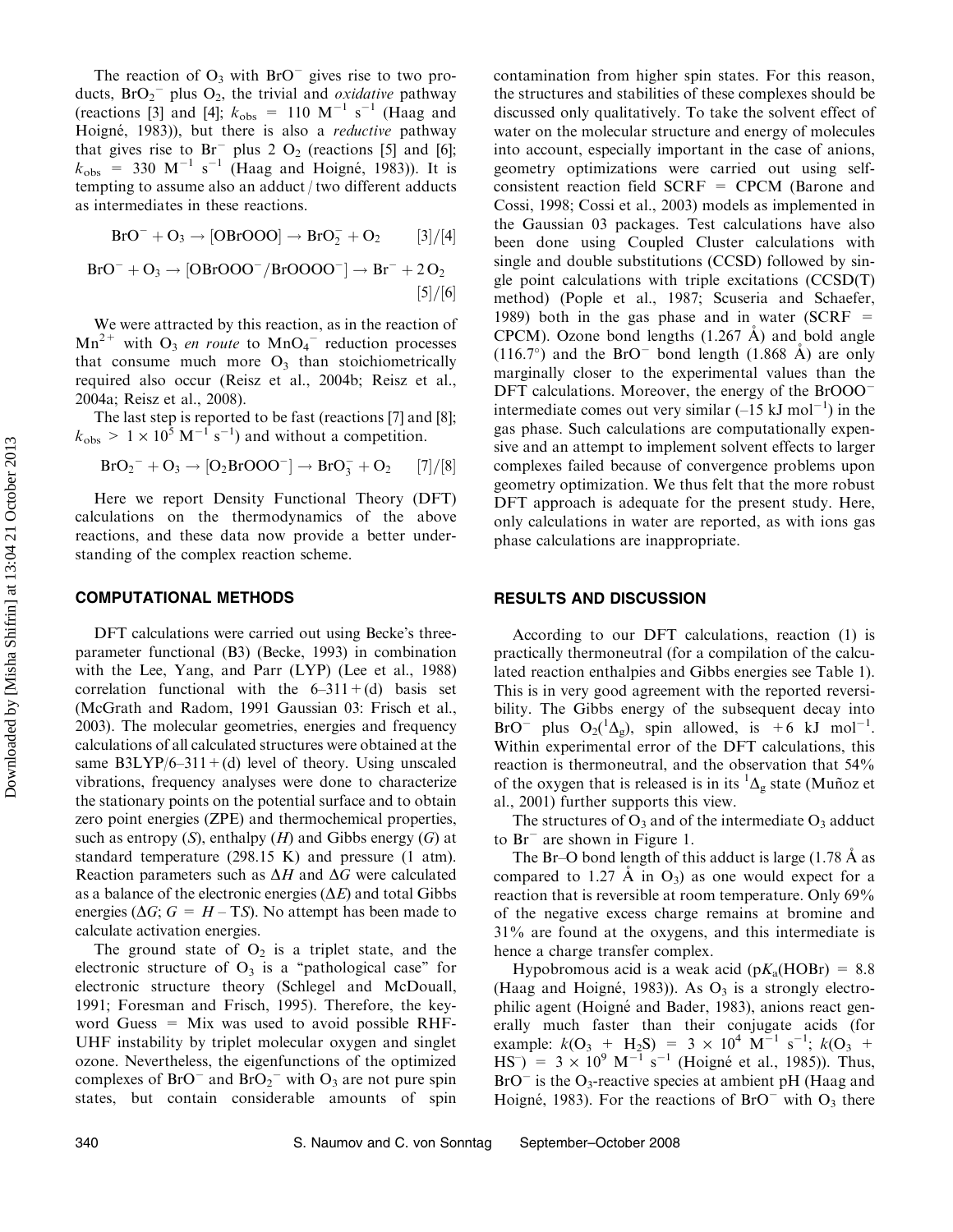TABLE 1. Calculated Reaction Enthalpies ( $\Delta H$ ) and Gibbs Energies ( $\Delta G$ ) Taking the Solvent Water into Account (B3LYP/6–311+G(d)/ SCRF = COSMO)

| No.      | Reaction                                                                                  | $\Delta H/\text{kJ}$ mol <sup>-1</sup> | $\Delta G / kJ$ mol <sup>-1</sup> |
|----------|-------------------------------------------------------------------------------------------|----------------------------------------|-----------------------------------|
| $[1]$    | $Br^- + O_3 \rightarrow BrOOO^-$                                                          | $-13$                                  | $+6$                              |
| [2a]     | $BrOOO^{-} \rightarrow BrO^{-} + O_2(^{1}\Delta_g)$ spin allowed                          | $+50$                                  | $+13$                             |
| [2b]     | $BrOOO^{-} \rightarrow BrO^{-} + O_2(^{3}\Sigma_{g}^{-})$ spin forbidden                  | $-46$                                  | $-81$                             |
| [1]/[2a] | $Br^- + O_3 \rightarrow BrOOO^- \rightarrow BrO^- + O_2(^1\Delta_g)$ spin allowed         | $+37$                                  | $+19$                             |
| [1]/[2b] | $Br^- + O_3 \rightarrow BrOOO^- \rightarrow BrO^- + O_2(^3\Sigma_g^-)$ spin forbidden     | $-61$                                  | $-75$                             |
| [3]/[4a] | $BrO^- + O_3 \rightarrow Adduct \rightarrow BrO_2^- + O_2(^1\Delta_g)$ spin allowed       | $-32$                                  | $-36$                             |
| [3]/[4b] | $BrO^- + O_3 \rightarrow Adduct \rightarrow BrO_2^- + O_2(^3\Delta_g)$ spin forbidden     | $-126$                                 | $-130$                            |
| [5]/[6]  | $BrO^- + O_3 \rightarrow Adduct \rightarrow Br^- + 2 O_2(^3\Sigma_g^-)$ spin allowed      | $-318$                                 | $-347$                            |
| [7]/[8a] | $BrO_2^- + O_3 \rightarrow Adduct \rightarrow BrO_3^- + O_2(^3\Sigma_g^-)$ spin allowed   | $-98$                                  | $-93$                             |
| [7]/[8b] | $BrO_2^- + O_3 \rightarrow Adduct \rightarrow BrO_3^- + O_2(^3\Sigma_g^-)$ spin forbidden | $-194$                                 | $-187$                            |



**FIGURE 1.** Calculated bond lengths (in  $\hat{A}$ ), bond angles and distribution of excess charges (partial charges in  $O_3$ ) in  $O_3$ ,  $BrO^-$ , BrOOO<sup>-</sup> and the cyclic  $O_3$  adduct to Br<sup>-</sup>. Experimental data on  $O_3$  (Foresman and Frisch, 1995) and BrO<sup>-</sup> (Gilles et al., 1992) are taken from the literature.

are two competing reactions (reactions [3] and [5]). The competition may occur on the way to two different adducts [Scheme 1, reactions [a]/[c] vs. [b]/[d]], or there may be one adduct that can decays into two directions, reactions [c] vs. [e]/[f].

In contrast to the DFT calculations of BrOOO<sup>-</sup> that did not pose any apparent problem, the calculations of the  $O_3$ adducts that contain additional oxygens, OBrOOO<sup>-</sup>, BrOOOO<sup>-</sup> and O<sub>2</sub>BrOOO<sup>-</sup>, show considerable spin



contaminations, and we are hence hesitant to report the data. The cyclic intermediate formed in reaction [e], Scheme 1, could be modeled without spin contaminations only for the calculation of  $\Delta H$  (-36 kJ mol<sup>-1</sup>). Possibly due to program problems, a frequency analysis to calculate  $\Delta G$  could not be done. Yet, the overall energetics is not affected by this caveat. The overall reaction [3]/[4a], spin allowed, is exothermic ( $\Delta G = -36$  kJ mol<sup>-1</sup>), and the spin forbidden reaction [3]/[4b] is even more so ( $\Delta G = -130 \text{ kJ} \text{ mol}^{-1}$ ). The reduction reaction that leads to  $Br^-$  plus 2 O<sub>2</sub>, overall reaction [5]/[6], is energetically favored ( $\Delta G = -347$  kJ mol<sup>-1</sup>) over reaction [3]/[4a/b], and this reaction is spin allowed with two ground state (triplet) oxygens, as their common multiplicity is a singlet. Our data do not allow to distinguish between the two envisaged pathways, [a]/[e]/[f] vs. [b]/[d] in Scheme 1.

There is, however, an argument that is in favor of the [a]/[e]/[f] pathway.  $BrO^-$  is more negative at oxygen (86%) of excess electron density) than at bromine (14%, Fig. 1). The electronic structure of  $O_3$  is largely bipolar with negative charges at the outer oxygens (Fig. 1). An addition to the oxygen as compared to bromine may be disfavored by charge repulsion despite the fact that  $O_3$  is electrophilic. Thus for the oxidative and the reductive pathways in the BrO<sup>-</sup> plus  $O_3$  reaction, there may be just one primary adduct, reaction [a] in Scheme 1, and the branching into the two directions would occur at a later stage, [c] vs. [e].

For reaction [c] there may be a certain barrier for the spin allowed process, as this reaction requires the release of  $O_2$  in its excited singlet state. Reaction [e] in Scheme 1 proceeds on the singlet level and the subsequent release of two ground state (triplet)  $O_2$  molecules, reaction [f] in Scheme 1, is spin allowed. This may be the reason, why the reductive pathway is favored over the oxidative one (for rate constants see above).

For the subsequent oxidation of  $BrO_2$ <sup>-</sup> to  $BrO_3$ <sup>-</sup> the overall reaction is also exothermic, not only for the spin forbidden reaction ( $\Delta G = -187 \text{ kJ} \text{ mol}^{-1}$ ) but also for the spin allowed one  $(\Delta G = -93 \text{ kJ mol}^{-1})$ . It has been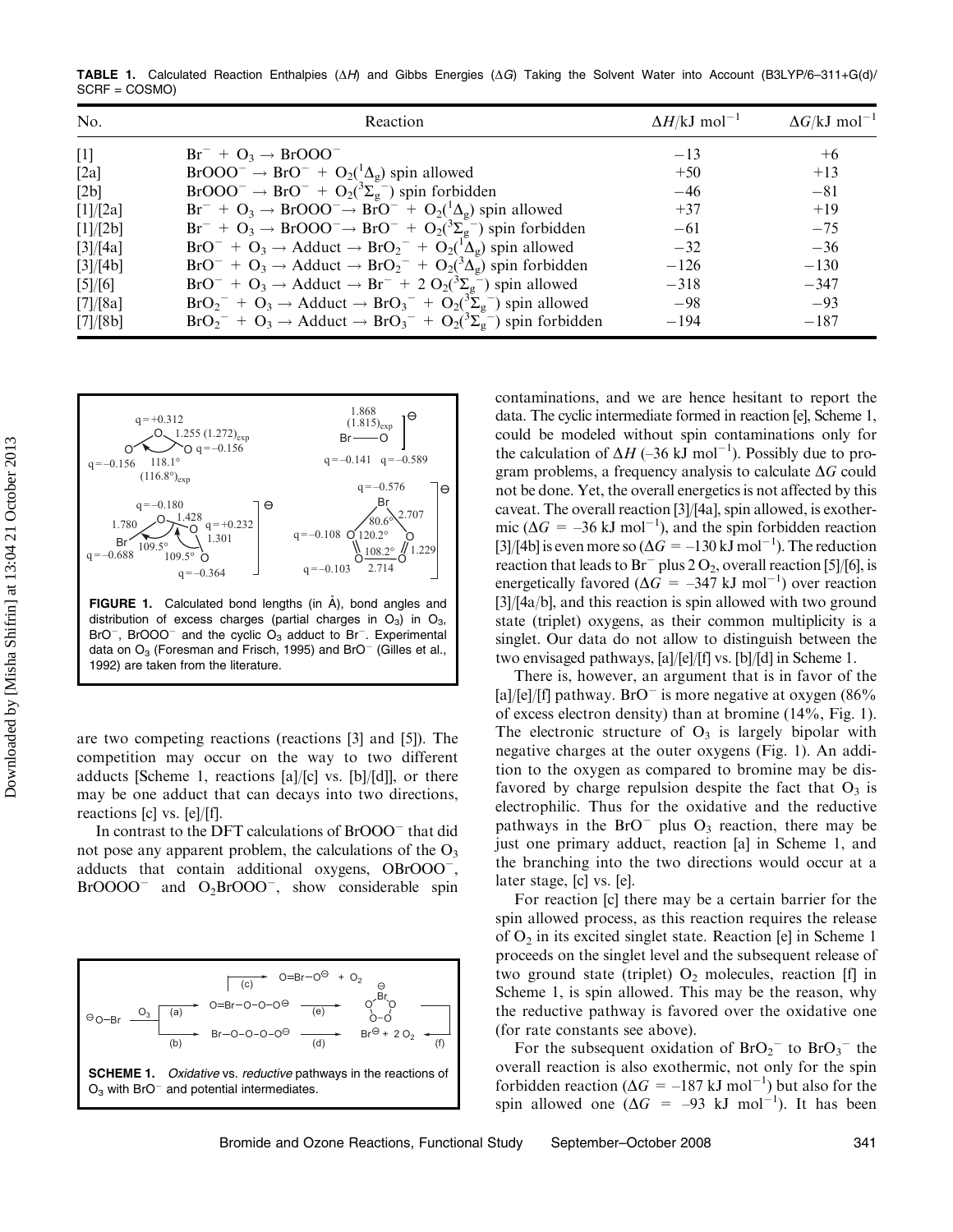mentioned above that a potential intermediate could not be modeled adequately due to spin contaminations.

#### **CONCLUSION**

The DFT calculations support some unusual properties of  $O_3$  reactions, that is reversibility (here:  $Br^- + O_3$ ) and reduction (here:  $BrO^- + O_3 \rightarrow Br^- + 2O_2$ ). Intermediate adducts such as BrOOO<sup>-</sup> will be found to be much more wide-spread than hitherto discussed. The all too often claimed importance of the high reduction potential of  $O_3$  does not distinguish between the standard two-electron oxidation potential that is given as 2.07 V (Koppenol, 1982) and the one-electron oxidation potential ( $E^0 = 2.2$  V;  $E^7 = 1.8$  V at pH 7 (Koppenol, 1982)) that has to be quoted, when ozone reactions are compared with  $\text{OH}$  reactions ( $E^7 = 1.9$  V at pH 7 (Wardman, 1989)).

In  $O_3$  and  $\textdegree$ OH reactions (pollutant abatement) both are usually of little importance as other reactions, neither related to one-electron nor to two-electron transfer reactions, dominate (for a review on OH reactions see (von Sonntag, 2006)). For example,  $O_3$  reacts as a reductant in reactions [5)/[6), and in the Criegee reaction the whole  $O_3$ molecule adds to a C–C double bond. One-electron transfer reactions for which the one-electron reduction potential is a measure is only rarely given by  $O_3$  (Flyunt et al., 2003). The two-electron reduction potential could be a measure for Otransfer reactions, but the above value is based on  $O_2(^3\Sigma_g^-)$ release, the spin forbidden reaction. As a consequence, when discussing  $O_3$  and  $\bullet$ OH reactions, one has to be much more specific, and basing their outstanding reactivity on their high reduction potentials is usually misleading.

### REFERENCES

Downloaded by [Misha Shifrin] at 13:04 21 October 2013 Downloaded by [Misha Shifrin] at 13:04 21 October 2013

- Barone, V. and M. Cossi, "Quantum Calculations of Molecular Energies and Energy Gradients in Solution by a Conductor Solvent Model'', J. Phys. Chem. A, 102:1995–2001 (1998).
- Becke, A.D., "Density-Functional Thermochemistry. III. The Role of Exact Exchange", *J. Chem. Phys.*, 98:5648-5652 (1993).
- Cossi M., N. Rega, G. Scalmani, and V. Barone, ''Energies, Structures and Electronic Properties of Molecules in Solution with the C-PCM Solvation Model'', J. Comput. Chem., 24:669–681 (2003).
- EC Directive, "Richtlinie 98/83/EG des Rates vom November 1998 über die Qualität von Wasser für den menschlichen Gebrauch", Official Journal of the European Communities L, 330:32–54 (1998).
- Flyunt, R., A. Leitzke, G. Mark, E. Mvula E., Reisz, R. Schick, and C. von Sonntag, "Detection of the Formation of. OH and  $O_2$ .<sup>-</sup> in Ozone Reactions in Aqueous Solutions'', J. Phys. Chem. B, 107:7242–7253 (2003).
- Foresman, J.B. and A. Frisch, Exploring Chemistry with Electronic Structure Methods (Pittsburgh, PA: Gaussian, Inc., 1995).
- Frisch, M.J., G.W. Trucks, H.B. Schlegel, G.E. Scuseria, M.A. Robb, J.R. Cheeseman, J.A. Montgomery, Jr., T. Vreven, K.N. Kudin, J.C. Burant, J.M. Millam, S.S. Iyengar, J. Tomasi, V. Barone, B. Mennucci, M. Cossi, G. Scalmani, N. Rega, G.A. Petersson, H. Nakatsuji, M. Hada, M. Ehara, K. Toyota, R. Fukuda, J. Hasegawa, M. Ishida, T. Nakajima, Y. Honda, O. Kitao, H. Nakai, M. Klene, X. Li, J.E. Knox, H.P. Hratchian, J.B. Cross, V. Bakken, C. Adamo, J. Jaramillo, R. Gomperts, R.E. Stratmann,

O.Yazyev, A.J. Austin, R. Cammi, C. Pomelli, J.W. Ochterski, P.Y.K. Ayala, G.A. Morokuma, P. Voth, J.J. Salvador, V.G. Dannenberg, S. Zakrzewski, A.D. Dapprich, M.C. Daniels, O. Strain, D.K. Farkas, A.D. Malick, K. Rabuck, J.B. Raghavachari, J.V. Foresman, Q. Ortiz, A. G. Cui, S. Baboul, J. Clifford, B. B. Cioslowski, G. Stefanov, A. Liu, P. Liashenko, I. Piskorz, R.L. Komaromi, D.J. Martin, T. Fox, M.A. Keith, C.Y. Al-Laham, A. Peng, M. Nanayakkara, P.M.W. Challacombe, B. Gill, W. Johnson, M.W. Chen, C. Wong, C. Gonzalez, and J.A. Pople, Gaussian 03, Revision B.02, version 6.0, (Wallingford CT: Gaussian, Inc., 2004).

- Gilles, M.K., M.L. Polak, and W.C. Lineberger, ''Photoelectron Spectroscopy of the Halogen Oxide Anions FO<sup>-</sup>, ClO<sup>-</sup>, BrO<sup>-</sup>, IO<sup>-</sup>, OClO<sup>-</sup>, and OIO<sup>-</sup>", *J. Chem. Phys.*, 96:8012-8020 (1992).
- Haag, W.R. and J. Hoigné, "Ozonation of Bromide-Containing Waters: Kinetics of Formation of Hypobromous Acid Bromate'', Environ. Sci. Technol., 17:261–267 (1983).
- Haag, W.R., J. Hoigné, and H. Bader, "Ozonung bromidhaltiger Trinkwässer: Kinetik der Bildung sekundärer Bromverbindungen", Vom Wasser, 59:238–251 (1982).
- Hoigné, J. and H. Bader, "Rate Constants of Reactions of Ozone with Organic and Inorganic Compounds in Water - I. Non-dissociating Organic Compounds'', Water Res., 17:173–183 (1983).
- Hoigné, J., H. Bader, W.R. Haag, and J. Staehelin, "Rate Constants of Reactions of Ozone with Organic and Inorganic Compounds in Water III. Inorganic Compounds and Radicals'', Water Res., 19:993–1004 (1985).
- Koppenol, W.H., "The Reduction Potential of the Couple  $O_3/O_3$ ." FEBS Lett., 140:169–172 (1982).
- Lee, C., W. Yang, and R.G. Parr, ''Development of the Colle-Salvetti Correlation-Energy Formula into a Functional of the Electron Density'', Phys. Rev. B, 37:785–789 (1988).
- Liu Q., L.M. Schurter, C.E. Muller, S. Aloisio, J.S. Francisco, and D. W. Margerum, ''Kinetics and Mechanisms of Aqueous Ozone Reactions with Bromide, Sulfite, Hydrogen Sulfite, Iodide, and Nitrite Ions'', Inorg. Chem., 40:4436–4442 (2001).
- McGrath, M.P. and L. Radom, "Extension of Gaussian-1 (G1) Theory to Bromine-Containing Molecules", J. Chem. Phys., 94:511-516 (1991).
- Muñoz, F., E. Mvula, S.E. Braslavsky, and C. von Sonntag, "Singlet Dioxygen Formation in Ozone Reactions in Aqueous Solution'', J. Chem. Soc., Perkin Trans. 2:1109–1116 (2001).
- Muñoz, F. and C. von Sonntag, "The Reactions of Ozone with Tertiary Amines Including the Complexing Agents Nitrilotriacetic acid (NTA) and Ethylenediaminetetraacetic Acid (EDTA) in Aqueous Solution'', J. Chem. Soc., Perkin Trans. 2:2029–2033 (2000).
- Pople, J.A., M. Head-Gordon, and K. Raghavachari, ''Quadratic Configuration Interaction, A General Technique for Deterinining Electron Correlation Energies'', J. Chem. Phys., 87:5968–5975 (1987).
- Reisz, E., A. Leitzke, A. Jarocki, R. Irmscher, and C. von Sonntag, ''Permanganate Formation in the Reactions of Ozone with Mn(II): A Mechanistic Study'', J. Water Suppl. Res. Tech.- AQUA, 57:451–464 (2008).
- Reisz, E., C. von Sonntag, and C.M. Davidescu, "Oxidation of Manganese(II) by Ozone in Neutral Aqueous Media in the Presence of Polyphosphate: Thermodynamic and Kinetic Aspects'', Chem. Bull. ''POLITEHNICA'' Univ. (Timisoara), 49:61–66 (2004a).
- Reisz, E., C. von Sonntag, and C.M. Davidescu, "Oxidation of Manganese(II) by Ozone in Strongly Acidic Media (pH = 0): Thermodynamic and Kinetic Aspects'', Chem. Bull. ''POLITEHNICA'' Univ. (Timisoara), 49:55–60 (2004b).
- Scuseria, G.E. and H.F. Schaefer, ''Is Coupled Cluster Singles and Doubles (CCSD) More Computationally Intensive Than Quadratic Configuration Interaction (QCISD)?'', J. Chem. Phys., 90:3700– 3703(1989).
- Schlegel, H.B. and J.J.W. McDouall, ''Do You Have SCF Stability and Convergence Problems?'' in Computational Advances in Organic Chemistry, NATO-ASI series C 330, C. Ögretir and I. G. Csizmadia (Eds.), (Dordrecht, The Netherlands: Kluwer Academic, 1991), pp. 167–185.